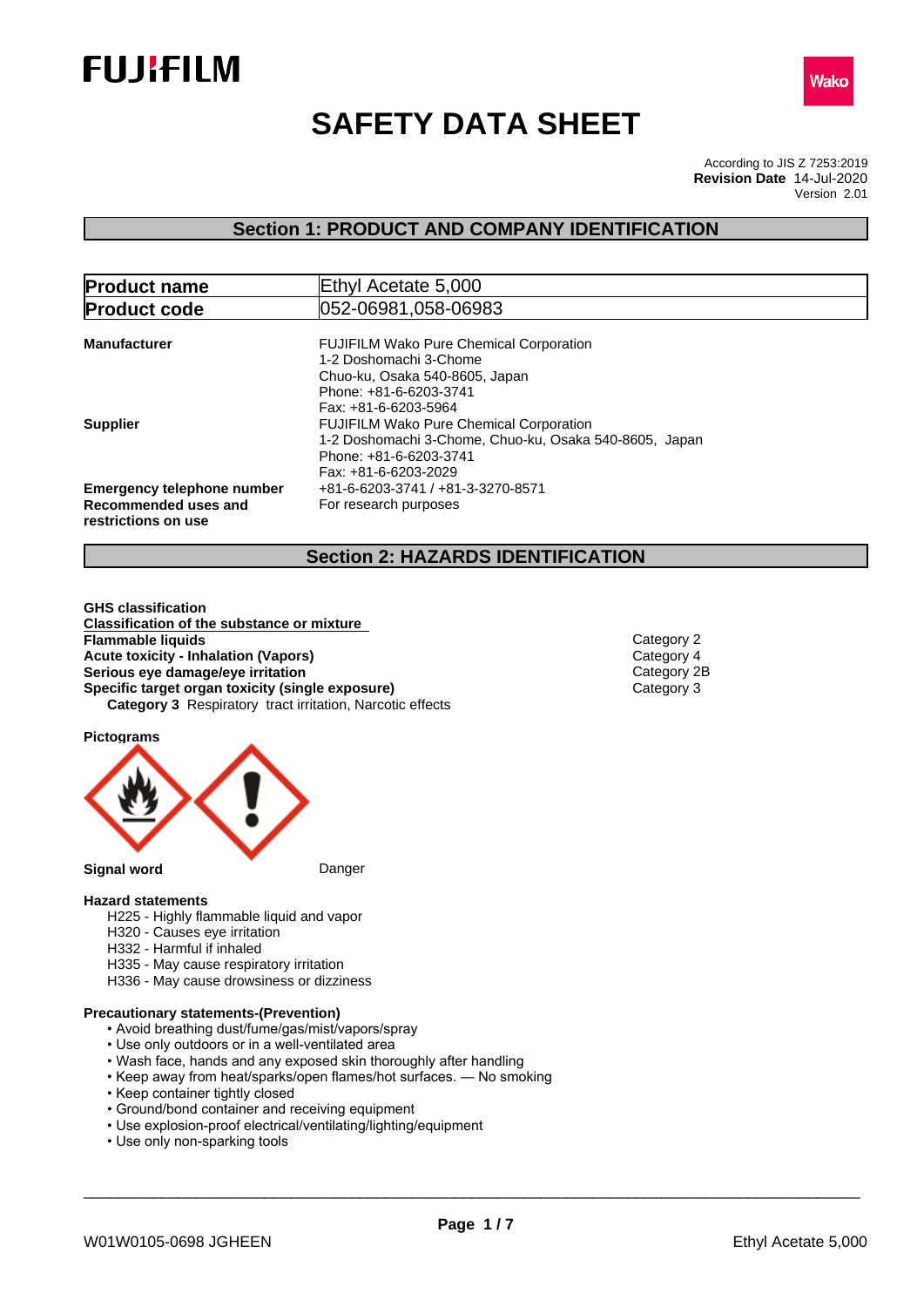- Take precautionary measures against static discharge
- Wear protective gloves/protective clothing/eye protection/face protection
- Keep cool

#### **Precautionary statements-(Response)**

• IF IN EYES: Rinse cautiously with water for several minutes. Remove contact lenses, if present and easy to do. Continue rinsing.

- If eye irritation persists: Get medical advice/attention.
- IF ON SKIN (or hair): Remove/Take off immediately all contaminated clothing. Rinse skin with water/shower.
- IF INHALED: Remove victim to fresh air and keep at rest in a position comfortable for breathing.
- Call a POISON CENTER or doctor/physician if you feel unwell.
- In case of fire: Use CO2, dry chemical, or foam for extinction
- **Precautionary statements-(Storage)**
	- Store in a well-ventilated place. Keep container tightly closed
	- Store locked up.

**Precautionary statements-(Disposal)**

• Dispose of contents/container to an approved waste disposal plant

#### **Others**

**Other hazards** Not available

### **Section 3: COMPOSITION/INFORMATION ON INGREDIENTS**

**Single Substance or Mixture** Substance

#### **Formula** CH3COOC2H5

| ' Name<br>Chemical         | Weight-%         | - -<br>Molecular<br>* weiaht | <b>ENCS</b>                               | וניסו<br>. .<br>.NO<br>IƏNL | ™ Q N.<br>--        |
|----------------------------|------------------|------------------------------|-------------------------------------------|-----------------------------|---------------------|
| $\sim$<br>Ethvl<br>Acetate | ۵۵<br><b>JJ.</b> | oc<br>oo                     | $\overline{\phantom{a}}$<br>$\sim$<br>7 C |                             | $\overline{z}$<br>. |

**Impurities and/or Additives:** Not applicable

### **Section 4: FIRST AID MEASURES**

#### **Inhalation**

Remove to fresh air. If symptoms persist, call a physician.

#### **Skin contact**

Wash off immediately with soap and plenty of water. If symptoms persist, call a physician.

#### **Eye contact**

IF IN EYES: Rinse cautiously with water for several minutes. Remove contact lenses, if present and easy to do. Continue rinsing. Immediate medical attention is required.

#### **Ingestion**

Rinse mouth. Never give anything by mouth to an unconscious person. Call a physician or poison control center immediately. Do not induce vomiting without medical advice.

#### **Protection of first-aiders**

Use personal protective equipment as required.

### **Section 5: FIRE FIGHTING MEASURES**

#### **Suitable extinguishing media**

Water spray (fog), Carbon dioxide (CO2), Foam, Extinguishing powder, Sand

### **Unsuitable extinguishing media**

### No information available

#### **Specific hazards arising from the chemical product**

Thermal decomposition can lead to release of irritating and toxic gases and vapors. Vapors may form explosive mixtures with air

### **Special extinguishing method**

No information available

### **Special protective actions for**

**fire-fighters**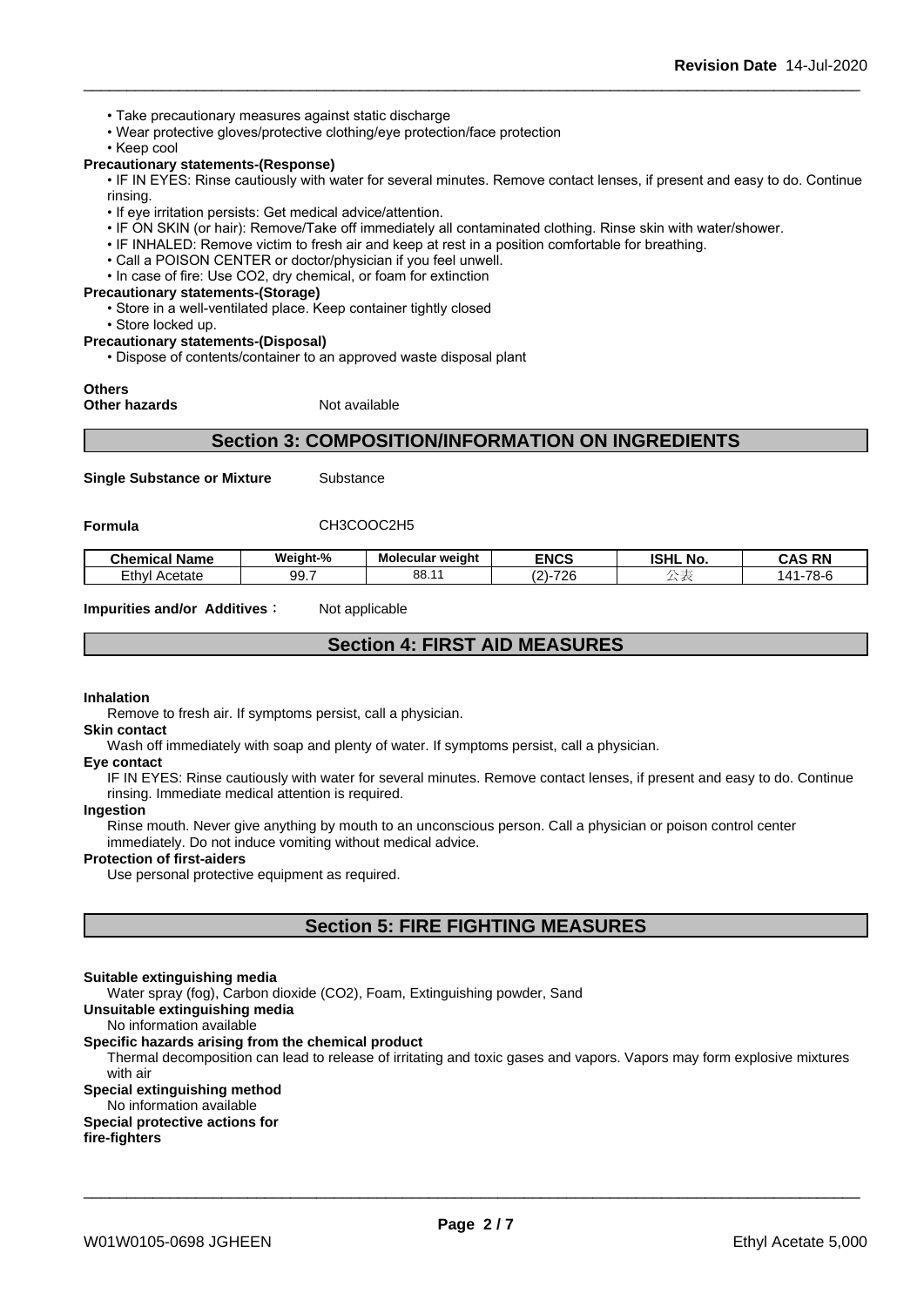Use personal protective equipment as required. Firefighters should wear self-contained breathing apparatus and full firefighting turnout gear.

### **Section 6: ACCIDENTAL RELEASE MEASURES**

#### **Personal precautions, protective equipment and emergency procedures**

For indoor, provide adequate ventilation process until the end of working. Deny unnecessary entry other than the people involved by, for example, using a rope. While working, wear appropriate protective equipments to avoid adhering it on skin, or inhaling the gas. Work from windward, and retract the people downwind.

#### **Environmental precautions**

To be careful not discharged to the environment without being properly handled waste water contaminated.

**Methods and materials for contaminent and methods and materials for cleaning up**

Absorb dry sand, earth, sawdust and the waste. Collect empty container that can be sealed.

### **Recoverly, neutralization**

No information available

#### **Secondary disaster prevention measures**

Clean contaminated objects and areas thoroughly observing environmental regulations.

### **Section 7: HANDLING AND STORAGE**

#### **Handling**

#### **Technical measures**

Highly flammable. Avoid contact with high temperature objects, spark, and strong oxidizing agents. Use with local exhaust ventilation.

#### **Precautions**

Do not rough handling containers, such as upsetting, falling, giving a shock, and dragging. Prevent leakage, overflow, and scattering. Not to generate steam and dust in vain. Seal the container after use. After handling, wash hands and face, and then gargle. In places other than those specified, should not be smoking or eating and drinking. Should not be brought contaminated protective equipment and gloves to rest stops. Deny unnecessary entry of non-emergency personnel to the handling area.

#### **Safety handling precautions**

Take necessary action to avoid static electricity discharge (which might cause ignition of organic vapors). Use personal protective equipment as required. Avoid contact with skin, eyes or clothing.

#### **Storage**

| Keep container protect from light, store                                                                           |
|--------------------------------------------------------------------------------------------------------------------|
| in well-ventilated place at room temperature (preferably cool). Keep container tightly<br>closed. Store locked up. |
| Glass                                                                                                              |
| Strong oxidizing agents                                                                                            |
|                                                                                                                    |

### **Section 8: EXPOSURE CONTROLS/PERSONAL PROTECTION**

#### **Engineering controls**

In case of indoor workplace, seal the source or use a local exhaust system. Provide the safety shower facility, and handand eye-wash facility. And display their position clearly.

#### **Exposure limits**

| <b>Chemical Name</b>             | <b>JSOH (Japan)</b>       | <b>ISHL (Japan)</b> | ACGIH                            |
|----------------------------------|---------------------------|---------------------|----------------------------------|
| <b>Ethyl Acetate</b><br>141-78-6 | $720$ ma/m $3$<br>200ppm, | ISHL/ACL: 200 ppm   | TWA: 400 ppm,<br>$1440$ mg/m $3$ |

### **Personal protective equipment**

| <b>Respiratory protection</b>  | gas mask for organic gas                         |
|--------------------------------|--------------------------------------------------|
| <b>Hand protection</b>         | Impermeable protective gloves                    |
| Eve protection                 | protective eyeglasses or chemical safety goggles |
| Skin and body protection       | Long-sleeved work clothes                        |
| General hygiene considerations |                                                  |

Handle in accordance with good industrial hygiene and safety practice.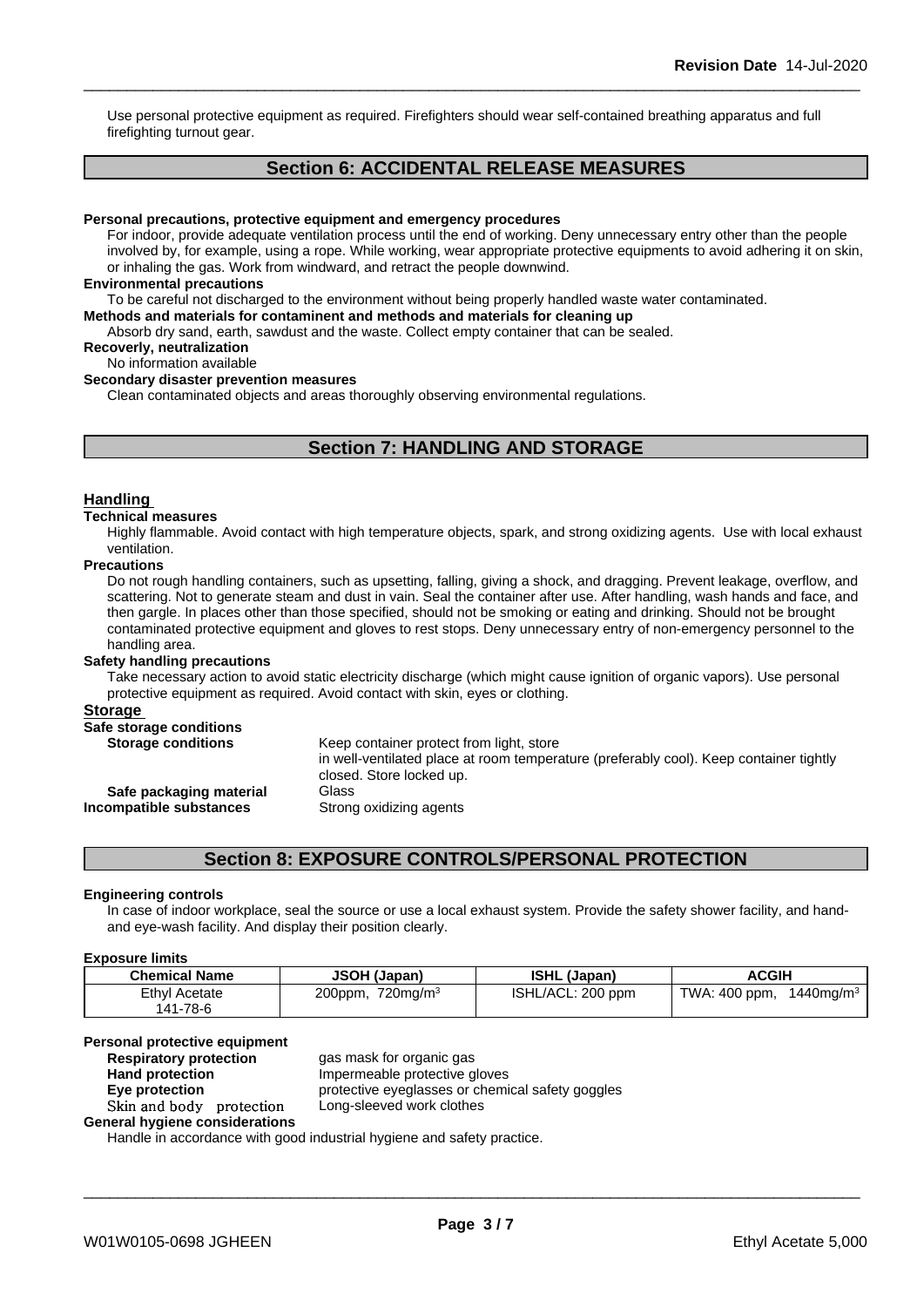### **Section 9: PHYSICAL AND CHEMICAL PROPERTIES**

#### **Form**

**Color** colorless **Color** colorless **Color** colorless **Color** colorless **Color Color Color Color Color Color Color Color Color Color Color Color Color Color Color Color Color Color Color Turbidity Clear Appearance** liquid **Odor**<br> **Odor** characteristic odor<br> **Melting point/freezing point**<br> **C** characteristic odor **Melting point/freezing point** -84 °C **Boiling point, initial boiling point and boiling range Flammability Flammability Highly flammable liquid and vapor Evaporation rate:**<br> **Example 19** Flammability (solid. gas):<br> **Example 20 Flammability (solid. gas): Flammability** (solid, gas): **Upper/lower flammability or explosive limits Upper** :<br> **Lower** :<br> **Lower** : **Flash point** -4 °C **Auto-ignition temperature:** 426 °C **Decomposition temperature: pH** No data available **Viscosity (coefficient of viscosity)** No data available **Dynamic viscosity**<br> **Solubilities**<br> **Solubilities**<br> **Solubilities n-Octanol/water partition coefficient:(log Pow)** 0.73 **Vapour pressure** 10<br> **Specific Gravity / Relative density** 10<br>
0.899-0.902 **Specific Gravity / Relative density Vapour density** 3.0<br> **Particle characteristics**<br> **Particle characteristics Particle characteristics** 

- 
- **Lower:** No data available Ethanol , Diethyl ether : Very soluble, water : soluble .

### **Section 10: STABILITY AND REACTIVITY**

#### **Stability**

**Reactivity** No data available **Chemical stability** May be altered by light. **Hazardous reactions** None under normal processing **Conditions to avoid** Extremes of temperature and direct sunlight, Heat, flames and sparks, static electricity, spark **Incompatible materials** Strong oxidizing agents **Hazardous decomposition products** Carbon monooxide (CO), Carbon dioxide (CO2)

### **Section 11: TOXICOLOGICAL INFORMATION**

#### **Acute toxicity**

| <b>Chemical Name</b> | Oral LD50        | <b>Dermal LD50</b>         | <b>Inhalation LC50</b>     |
|----------------------|------------------|----------------------------|----------------------------|
| <b>Ethyl Acetate</b> | 5620 mg/kg (Rat) | (Rabbit)<br>> 20 mL/kg ( Γ | 200gm/m <sup>3</sup> (Rat) |
|                      |                  | $18000$ mg/kg (Rabbit)     |                            |

| <b>Chemical Name</b> | Acute toxicity -oral- source      | Acute toxicity -dermal- source Acute toxicity -inhalation gas-   |                          |
|----------------------|-----------------------------------|------------------------------------------------------------------|--------------------------|
|                      | information                       | information                                                      | source information       |
| Ethyl Acetate        | Based on the NITE GHS             | Based on the NITE GHS                                            | Based on the NITE GHS    |
|                      | classification results.           | classification results.                                          | Iclassification results. |
|                      |                                   |                                                                  |                          |
|                      |                                   |                                                                  |                          |
| <b>Chemical Name</b> | <b>Acute toxicity -inhalation</b> | Acute toxicity -inhalation dust-Acute toxicity -inhalation mist- |                          |
|                      | vapor-source information          | source information                                               | source information       |
| Ethyl Acetate        | Based on the NITE GHS             | Based on the NITE GHS                                            | Based on the NITE GHS    |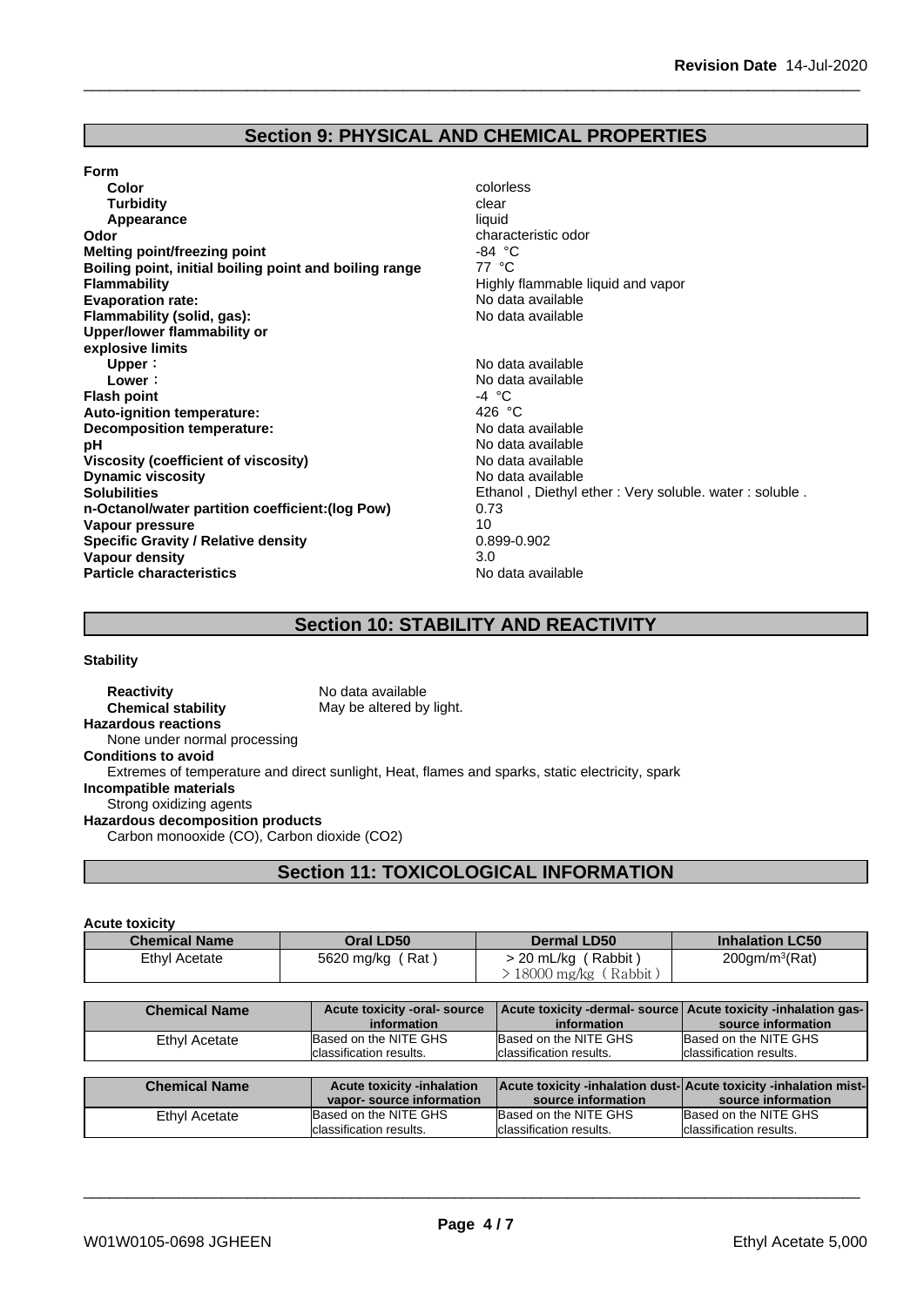| <b>Skin irritation/corrosion</b>  |                                                      |
|-----------------------------------|------------------------------------------------------|
| <b>Chemical Name</b>              | Skin corrosion/irritation source information         |
| <b>Ethyl Acetate</b>              | Based on the NITE GHS classification results.        |
| Serious eye damage/ irritation    |                                                      |
| <b>Chemical Name</b>              | Serious eye damage/irritation source information     |
| Ethyl Acetate                     | Based on the NITE GHS classification results.        |
| Respiratory or skin sensitization |                                                      |
| <b>Chemical Name</b>              | Respiratory or Skin sensitization source information |
| <b>Ethyl Acetate</b>              | Based on the NITE GHS classification results.        |
| Reproductive cell mutagenicity    |                                                      |
| <b>Chemical Name</b>              | germ cell mutagencity source information             |
| <b>Ethyl Acetate</b>              | Based on the NITE GHS classification results.        |
| Carcinogenicity                   |                                                      |
| <b>Chemical Name</b>              | <b>Carcinogenicity source information</b>            |
| Ethyl Acetate                     | Based on the NITE GHS classification results.        |

#### **Reproductive toxicity**

| <b>Chemical Name</b>          | Reproductive toxicity source information      |
|-------------------------------|-----------------------------------------------|
| Ethyl Acetate                 | Based on the NITE GHS classification results. |
| <b>STOT-single exposure</b>   |                                               |
| <b>Chemical Name</b>          | STOT -single exposure- source information     |
| Ethyl Acetate                 | Based on the NITE GHS classification results. |
| <b>STOT-repeated exposure</b> |                                               |
| <b>Chemical Name</b>          | STOT-repeated exposure- source information    |
| Ethyl Acetate                 | Based on the NITE GHS classification results. |
| <b>Aspiration hazard</b>      |                                               |
| <b>Chemical Name</b>          | <b>Aspiration Hazard source information</b>   |
| Ethyl Acetate                 | Based on the NITE GHS classification results. |
|                               |                                               |

### **Section 12: ECOLOGICAL INFORMATION**

#### **Ecotoxicity**

| <b>Chemical Name</b> | Algae/aguatic plants                              | Fish                                  | Crustacea                           |
|----------------------|---------------------------------------------------|---------------------------------------|-------------------------------------|
| Ethyl Acetate        | EC50:Desmodesmus<br>subspicatus<br>3300 mg/L 48 h | LC50: Fathead minnow<br>230 mg/L 96 h | EC50:Daphnia magna<br>164 mg/L 48 h |

#### **Other data**

| <b>Chemical Name</b> | Short-term (acute) hazardous to the                                            | Long-term (chronic) hazardous to the |
|----------------------|--------------------------------------------------------------------------------|--------------------------------------|
|                      | laquatic environment source information aquatic environment source information |                                      |
| Ethvl Acetate        | Based on the NITE GHS classification                                           | Based on the NITE GHS classification |
|                      | Iresults.                                                                      | Iresults.                            |

| <b>Persistence and degradability</b> | N |
|--------------------------------------|---|
| <b>Bioaccumulative potential</b>     | N |
| <b>Mobility in soil</b>              | N |
| Hazard to the ozone layer            | N |
| <b>Mobility</b>                      |   |

**No information available No information available Mobility in soil** No information available **Hazard to the ozone layer** No information available

### **Section 13: DISPOSAL CONSIDERATIONS**

#### **Waste from residues**

Disposal should be in accordance with applicable regional, national and local laws and regulations.

### **Contaminated container and contaminated packaging**

Disposal should be in accordance with applicable regional, national and local laws and regulations.

### **Section 14: TRANSPORT INFORMATION**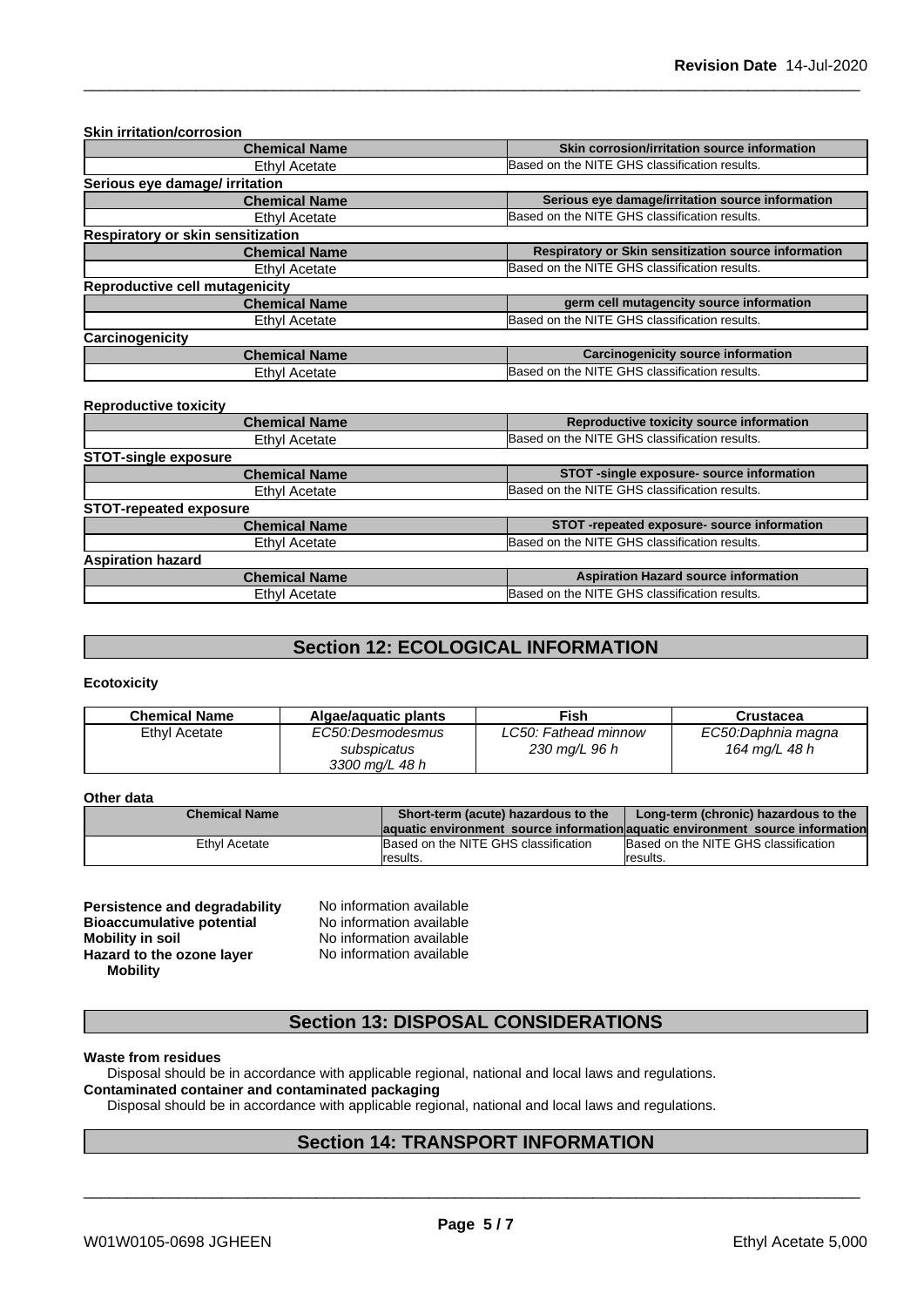| <b>ADR/RID</b>                                                 |                |
|----------------------------------------------------------------|----------------|
| <b>UN number</b>                                               | UN1173         |
| Proper shipping name:                                          | Ethyl acetate  |
| <b>UN classfication</b>                                        | 3              |
| <b>Subsidiary hazard class</b>                                 |                |
| Packing group                                                  | Ш              |
| <b>Marine pollutant</b>                                        | Not applicable |
| <b>IMDG</b>                                                    |                |
| <b>UN number</b>                                               | UN1173         |
| Proper shipping name:                                          | Ethyl acetate  |
| <b>UN classfication</b>                                        | 3              |
| <b>Subsidiary hazard class</b>                                 |                |
| Packing group                                                  | Ш              |
| <b>Marine pollutant (Sea)</b>                                  | Not applicable |
| <b>Transport in bulk according to</b> No information available |                |
| Annex II of MARPOL 73/78 and                                   |                |
| the <b>IBC</b> Code                                            |                |
| <b>IATA</b>                                                    |                |
| UN number                                                      | <b>UN1173</b>  |
| Proper shipping name:                                          | Ethyl acetate  |
| UN classfication                                               | 3              |
| <b>Subsidiary hazard class</b>                                 |                |
| Packing group                                                  | Ш              |
| <b>Environmentally Hazardous</b>                               | Not applicable |
| <b>Substance</b>                                               |                |

## **Section 15: REGULATORY INFORMATION**

| <b>International Inventories</b>                                |                                                                                                                                                    |
|-----------------------------------------------------------------|----------------------------------------------------------------------------------------------------------------------------------------------------|
| <b>EINECS/ELINCS</b>                                            | Listed                                                                                                                                             |
| <b>TSCA</b>                                                     | Listed                                                                                                                                             |
| Japanese regulations                                            |                                                                                                                                                    |
| <b>Fire Service Act</b>                                         | Category IV, Class I petroleums, dangerous grade 2                                                                                                 |
| <b>Poisonous and Deleterious</b>                                | Deleterious Substances 3rd. Grade                                                                                                                  |
| <b>Substances Control Law</b>                                   |                                                                                                                                                    |
|                                                                 | Industrial Safety and Health Act Harmful Substances Whose Names Are to be Indicated on the Label (Law Art.57,<br>Para.1, Enforcement Order Art.18) |
|                                                                 | Notifiable Substances (Law Art.57-2, Enforcement Oder Art.18-2 Attached Table<br>No.9)No.177                                                       |
|                                                                 | Class 2 Organic Solvents (Enforcement Order Attached Table No.6-2, Ordinance on                                                                    |
|                                                                 | Prevention of Organic Solvent Poisoning Art.1, Para.1, Item 5)                                                                                     |
|                                                                 | Dangerous Substances - Flammable Substance (Enforcement Order Attached Table 1<br>Item $4)$                                                        |
|                                                                 | Working Environment Evaluation Standards, Administrative Control Levels (Law<br>Art.65-2, Para.1)                                                  |
| <b>Regulations for the carriage</b><br>and storage of dangerous | Flammable Liquids (Ordinance Art.3, Ministry of Transportation Ordinance Regarding<br>Transport by Ship and Storage, Attached Table 1)             |
| goods in ship                                                   |                                                                                                                                                    |
| <b>Civil Aeronautics Law</b>                                    | Flammable Liquids (Ordinance Art.194, MITL Nortification for Air Transportation of<br>Explosives etc., Attached Table 1)                           |
| <b>Marine Pollution Prevention Law</b>                          | Enforcement ordinance Appendix No. 1 Noxious liquid substance Category Z                                                                           |
| <b>Pollutant Release and Transfer Not applicable</b>            |                                                                                                                                                    |
| <b>Register Law</b>                                             |                                                                                                                                                    |
| <b>Water Pollution Control Act</b>                              | Specified substances(Law Art.2 Para.4, Enforcement Order Art.3-3)                                                                                  |
| <b>Export Trade Control Order</b>                               | Not applicable                                                                                                                                     |
| <b>Offensive Odor Control Law</b>                               | <b>Specified Offensive Odor Substances</b>                                                                                                         |
|                                                                 |                                                                                                                                                    |

| <b>Chemical Name</b> | Poisonous and Deleterious | l Industrial Safety and Health Act I Pollutant Release and <sup>-</sup> | Transfer            |
|----------------------|---------------------------|-------------------------------------------------------------------------|---------------------|
|                      | Substances Control Law    | Substances<br>Law Art.57-2)                                             | <b>Register Law</b> |
|                      |                           |                                                                         |                     |